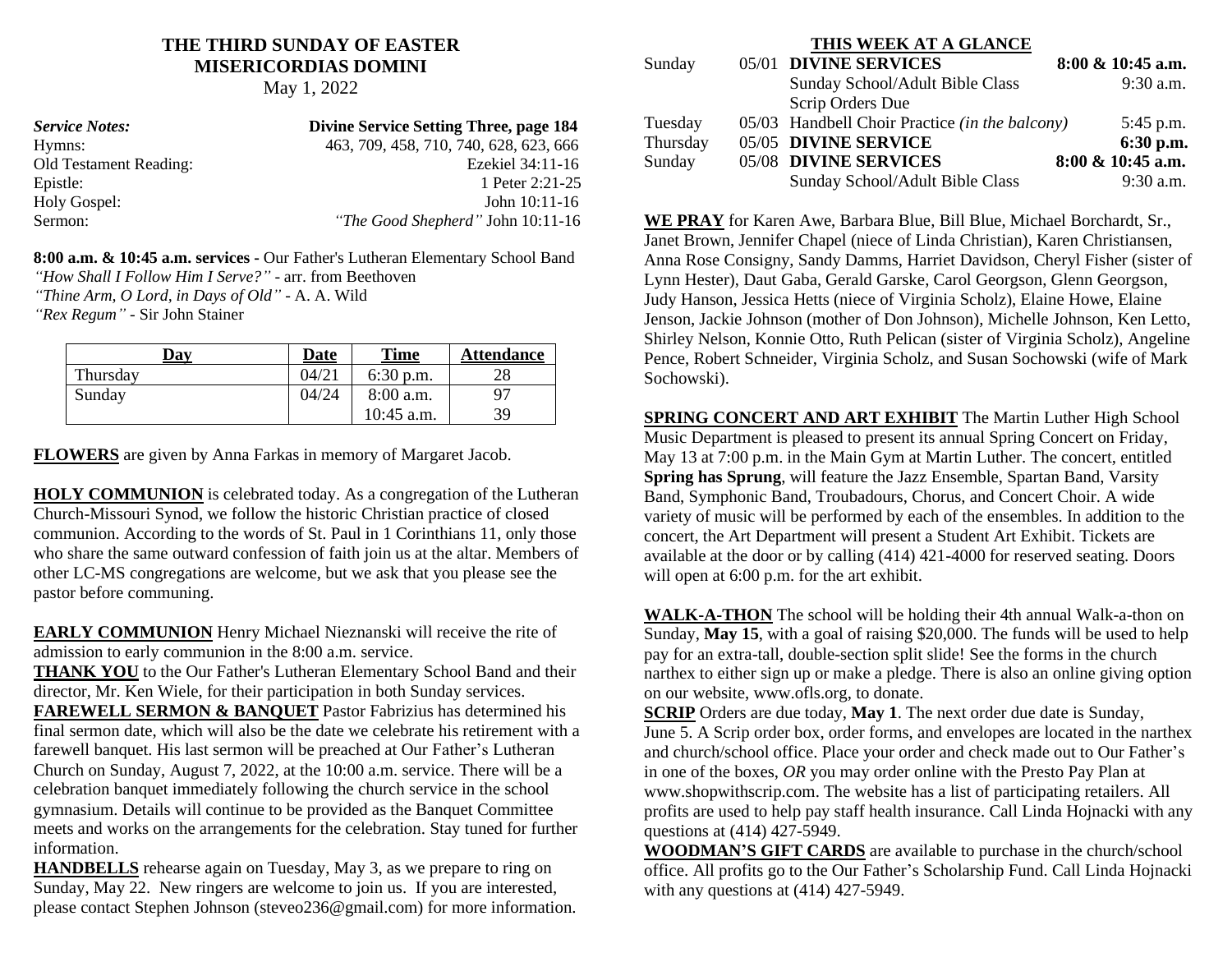# **THE READINGS AND PSALMODY FOR MISERICORDIAS DOMINI**

May 1, 2022

## **THE OLD TESTAMENT READING**

## **Ezekiel 34:11-16 (ESV)**

 $11$  "For thus says the Lord God: Behold, I, I myself will search for my sheep and will seek them out.

 $12$ As a shepherd seeks out his flock when he is among his sheep that have been scattered, so will I seek out my sheep, and I will rescue them from all places where they have been scattered on a day of clouds and thick darkness.

<sup>13</sup> And I will bring them out from the peoples and gather them from the countries, and will bring them into their own land. And I will feed them on the mountains of Israel, by the ravines, and in all the inhabited places of the country.

 $14$ I will feed them with good pasture, and on the mountain heights of Israel shall be their grazing land. There they shall lie down in good grazing land, and on rich pasture they shall feed on the mountains of Israel.

<sup>15</sup>I myself will be the shepherd of my sheep, and I myself will make them lie down, declares the Lord God.

<sup>16</sup>I will seek the lost, and I will bring back the strayed, and I will bind up the injured, and I will strengthen the weak, and the fat and the strong I will destroy. I will feed them in justice.

A: This is the Word of the Lord.

**C: Thanks be to God.**

## **THE EPISTLE READING**

## **1 Peter 2:21-25 (ESV)**

 $21$  For to this you have been called, because Christ also suffered for you, leaving you an example, so that you might follow in his steps.

 $22$  He committed no sin, neither was deceit found in his mouth.

 $23$  When he was reviled, he did not revile in return; when he suffered, he did not threaten, but continued entrusting himself to him who judges justly.

 $24$  He himself bore our sins in his body on the tree, that we might die to

sin and live to righteousness. By his wounds you have been healed.  $25$  For you were straying like sheep, but have now returned to the Shepherd and Overseer of your souls.

- A: This is the Word of the Lord.
- **C: Thanks be to God.**

## **THE HOLY GOSPEL**

## **John 10:11-16 (ESV)**

 $11$ I am the good shepherd. The good shepherd lays down his life for the sheep.

<sup>12</sup> He who is a hired hand and not a shepherd, who does not own the sheep, sees the wolf coming and leaves the sheep and flees, and the wolf snatches them and scatters them.

 $13$  He flees because he is a hired hand and cares nothing for the sheep.

 $14$ I am the good shepherd. I know my own and my own know me,

 $15$  just as the Father knows me and I know the Father; and I lay down my life for the sheep.

<sup>16</sup> And I have other sheep that are not of this fold. I must bring them also, and they will listen to my voice. So there will be one flock, one shepherd.

P: This is the Gospel of the Lord.

**C: Praise to You, O Christ.**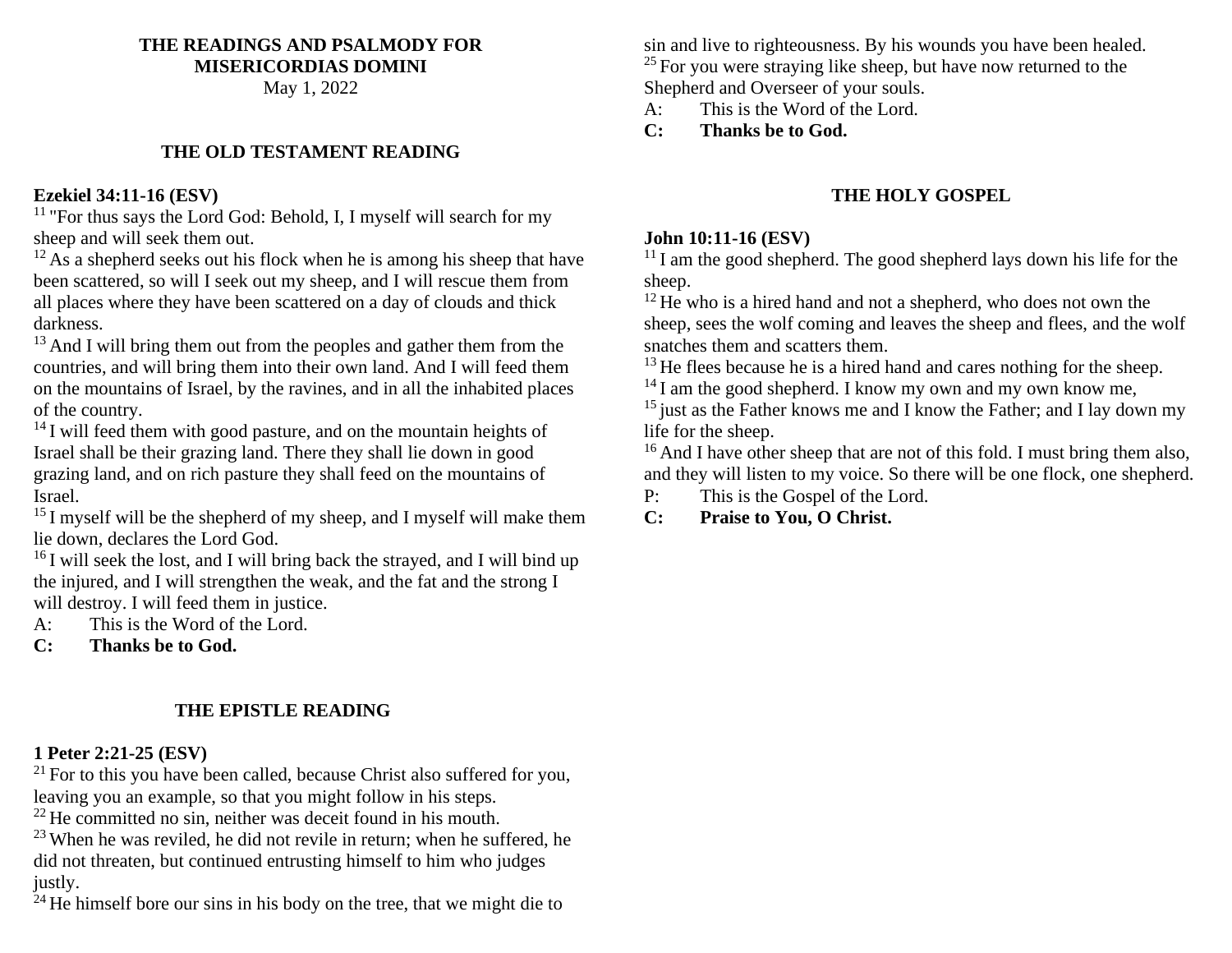### **THE PSALMODY**

#### **INTROIT**

#### **Psalm 23:1-6 (ESV)**

 $<sup>1</sup>$  A Psalm of David. The Lord is my shepherd; I shall not want.</sup>  $2$ <sup>2</sup> He makes me lie down in green pastures. He leads me beside still waters.

<sup>3</sup>He restores my soul. He leads me in paths of righteousness for his name's sake.

<sup>4</sup> Even though I walk through the valley of the shadow of death, I will fear no evil, for you are with me; your rod and your staff, they comfort me.

<sup>5</sup>You prepare a table before me in the presence of my enemies; you anoint my head with oil; my cup overflows.

<sup>6</sup> Surely goodness and mercy shall follow me all the days of my life, and I shall dwell in the house of the Lord forever.

The earth is full of the steadfast love of the Lord. Alle- | luia.<sup>\*</sup> By the word of the Lord the heavens were made. Alle- | luia. Shout for joy in the Lord, O you | righteous!\* Praise befits the | upright. Behold, the eye of the Lord is on those who | fear him,\* on those who hope in his | steadfast love, that he may deliver their | soul from death\* and keep them alive in | famine. Our soul waits | for the Lord;\* he is our help | and our shield. **Glory be to the Father and** | **to the Son**\*  **and to the Holy** | **Spirit; as it was in the be-** | **ginning,**\*  **is now, and will be forever.** | **Amen.** The earth is full of the steadfast love of the Lord. Alle- | luia.\* By the word of the Lord the heavens were made. Alle- | luia.

*Psalm 33:1, 18-20; antiphon: vv. 5b, 6a*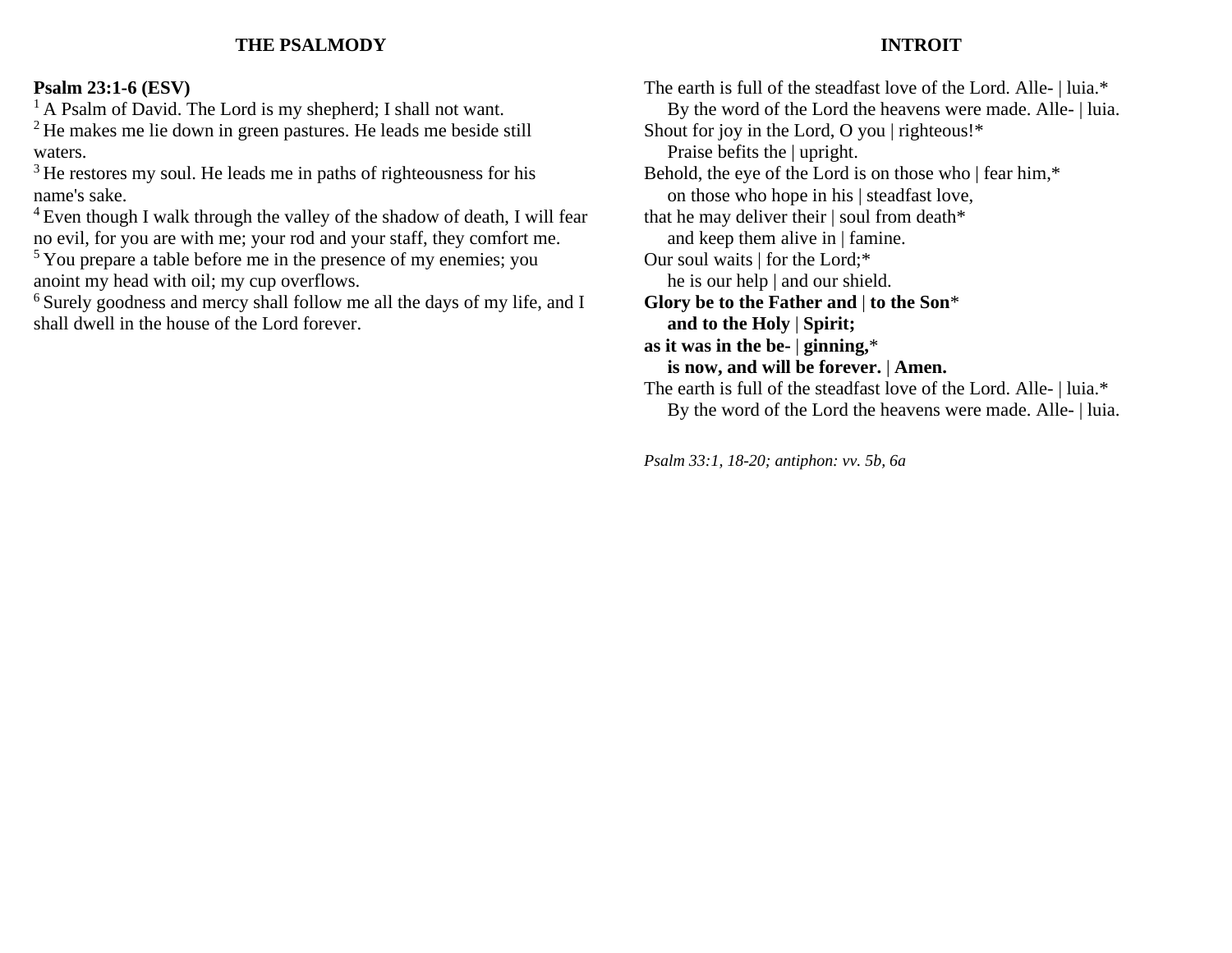### **THE CONGREGATION AT PRAYER FOR THE WEEK OF MISERICORDIAS DOMINI**

*"The Good Shepherd"* May 1 through May 7, 2022

*Misericordias Domini literally describes the "compassionate heart of the Lord" or, as the Introit translates it, "the goodness of the Lord." The Psalmist is not wanting us to look at Creation and confess its goodness, but rather to marvel at the true goodness of the Lord, that is, His compassion and mercy which fill the earth when Christ is preached to the nations of the earth. It is Christ who is the Good Shepherd because in His unlimited love for us He laid down His life. The Shepherd makes Himself known to us in the preaching of the Gospel, that is, the good news that He has died and risen again to rescue us from death. His sheep listen to the voice of the Good Shepherd when the Gospel is preached because He first opened their ears to hear in the waters of Holy Baptism. Here is the definition of the Church which Luther says every seven-year-old should know: those who hear the voice of the Good Shepherd and follow Him. To hear that voice is to come to hear the Gospel preached every Sunday, receive the Sacrament often, and delight in the absolution. This is the way of those who follow the voice of the Shepherd.*

**INVOCATION:** In the name of the Father and of the Son and of the Holy Spirit. **AMEN.**

#### **THE CREED**

**VERSE:** <sup>28</sup> We hold that one is justified by faith apart from works of the law. **Romans 3:28 (ESV)**

**COLLECT FOR THE WEEK:** O God, through the humiliation of Your Son You raised up the fallen world. Grant to Your faithful people, rescued from the peril of everlasting death, perpetual gladness and eternal joys; through Jesus Christ, our Lord, who lives and reigns with You and the Holy Spirit, one God, now and forever. **AMEN.**

### **PSALM OF THE WEEK:** 84

**PSALMODY PRAYER:** O God, look upon our Shield, our Lord Jesus Christ, and hear our prayers for His sake. Give us a home near Your altar and give us strength for our journey in the wilderness of this sinful world. **AMEN.**

| <b>READINGS FOR THE WEEK</b> |               |
|------------------------------|---------------|
| Monday                       | Luke 9:10-17  |
| Tuesday                      | Luke 9:18-27  |
| Wednesday                    | Luke 9:46-56  |
| Thursday                     | Luke 10:25-37 |
| Friday                       | Luke 10:38-42 |
| Saturday                     | John 16:16-22 |

### **CATECHISM FOR THE WEEK: Table of Duties To Workers of All Kinds**

Slaves, obey your earthly masters with respect and fear, and with sincerity of heart, just as you would obey Christ. Obey them not only to win their favor when their eye is on you, but like slaves of Christ, doing the will of God from your heart. Serve wholeheartedly, as if you were serving the Lord, not men, because you know that the Lord will reward everyone for whatever good he does, whether he is slave or free. *Ephesians 6:5-8*

**Luther, On Psalm 23:1 (1535):** A sheep must live entirely by its shepherd's help, protection, and care. As soon as it loses him, it is surrounded by all kinds of dangers and must perish, for it is quite unable to help itself. The reason? It is a poor, weak, simple little beast that can neither feed nor rule itself, nor find the right way, nor protect itself against any kind of danger or misfortune. Moreover, it is by nature timid, shy, and likely to go astray. When it does go a bit astray and leaves its shepherd, it is unable to find its way back to him; indeed, it merely runs farther away from him. . . . Still, however weak and small an animal a sheep may be, it nevertheless has this trait about it: it is very careful to stay near its shepherd, take comfort in his help and protection, and follow him however and wherever he may lead it. And if it can only so much as be near him, it worries about nothing, fears no one, and is secure and happy, for it lacks absolutely nothing. It also has this virtue—and this is to be marked well, because Christ praises it especially in His sheep (John 10:4)—that it very carefully and surely hears and knows its shepherd's voice, is guided by it, does not let itself be turned away from it, but follows it without swerving. . . . Just so it is in spiritual sheepherding, that is, in Christendom. As little as a natural sheep can feed, direct, guide itself, or guard and protect itself against danger and misfortune—for it is a weak and quite defenseless little animal—just so little can we poor, weak, miserable people feed and guide ourselves spiritually, walk and remain on the right path, or by our own power protect ourselves against all evil and gain help and comfort for ourselves in anxiety and distress. . . . Let us, therefore, conclude freely: as little as a natural sheep can help itself in even the slightest degree but must simply depend on its shepherd for all benefits, just so little—and much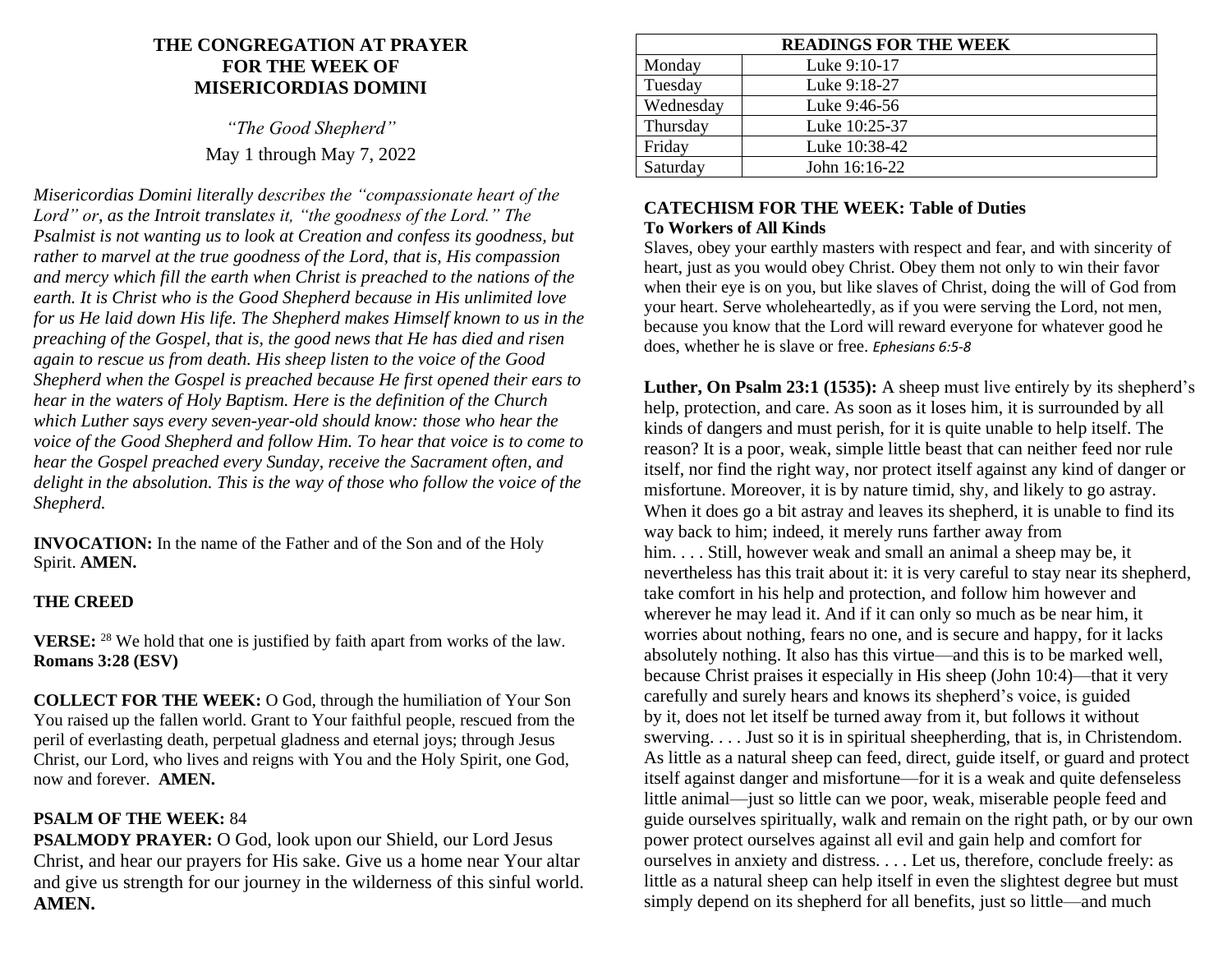less—can a man govern himself and find comfort, help, and counsel in himself in the things that pertain to his salvation. He must depend on God, his Shepherd, for all of that. And God is a thousand times more willing and ready to do everything that is to be done for His sheep than is any faithful human shepherd. (*LW* 25:311-312, St. Louis: Concordia, 1955)

| Monday    | Our Baptism, calling, and daily work                      |
|-----------|-----------------------------------------------------------|
| Tuesday   | Deliverance from sin and temptation                       |
| Wednesday | Marriage, family, and schools                             |
| Thursday  | The Lord's Supper, the Church, and Her Pastors            |
| Friday    | The Preaching of the Cross, the persecuted, and missions  |
| Saturday  | True repentance and restoration of the withering          |
| Sunday    | The Hope of the resurrection and faithfulness to the Word |
|           |                                                           |

### **THE LORD'S PRAYER**

**LUTHER'S MORNING PRAYER:** I thank You, my heavenly Father, through Jesus Christ, Your dear Son, that You have kept me this night from all harm and danger; and I pray that You would keep me this day also from sin and every evil, that all my doings and life may please You. For into Your hands I commend myself, my body and soul, and all things. Let Your holy angel be with me that the Evil Foe may have no power over me. **AMEN.** 

#### **OR**

**LUTHER'S EVENING PRAYER:** I thank You, my heavenly Father, through Jesus Christ, Your dear Son, that You have graciously kept me this day; and I pray that You would forgive me all my sins where I have done wrong, and graciously keep me this night. For into Your hands I commend myself, my body and soul, and all things. Let Your holy angel be with me, that the Evil Foe may have no power over me. **AMEN.**

**HYMN OF THE WEEK:** *LSB* 461 *"I Know That My Redeemer Lives"* (stanza 7)

# **LOOKING FORWARD TO JUBILATE**

May 8, 2022 "Abiding Joy"

**HYMNS FOR NEXT SUNDAY:** 464, 482, 461, 617, 620, 467, 624, 818

## **READINGS**

Isaiah 40:25-31 1 Peter 2:11-20 John 16:16-22

Easter causes us to consider the way in which joy and sorrow are present in the Christian life. Some in the church want us to focus on the resurrection as a source of power for this life and successful Christian living. Some wonder why we are not always smiling. Paul calls us to a theology of the cross and suffering. Where did he get this idea? Paul gets all of his theology from Jesus, as we see in this text of John. Jesus speaks of His own death and resurrection and then links it to the life of faith. Even as there was sorrow at Christ's death, so the life of death and the cross haunts us in this world for this is the valley of the shadow of death. We are like a mother who carries her child for forty weeks awaiting the delivery. Christ lives in us as the baptized children of God. We are the Bride of Christ, yet we are not fully revealed as God's children. Only at death, the sorrow and anguish that far surpasses childbirth, do we finally reach the full joy of the resurrection. It is the hope of the resurrection which gives us joy in the midst of all our earthly struggles and weaknesses. Here we know the deep sorrow of our sinful existence, yet we will soon know the eternal joy that has been prepared for us in Christ. Peter's words remind us that living by faith in our daily vocations may well bring wrongful suffering in this life, but we are to bear it patiently. As Isaiah says, our strength will be renewed when we wait on the Lord in faith.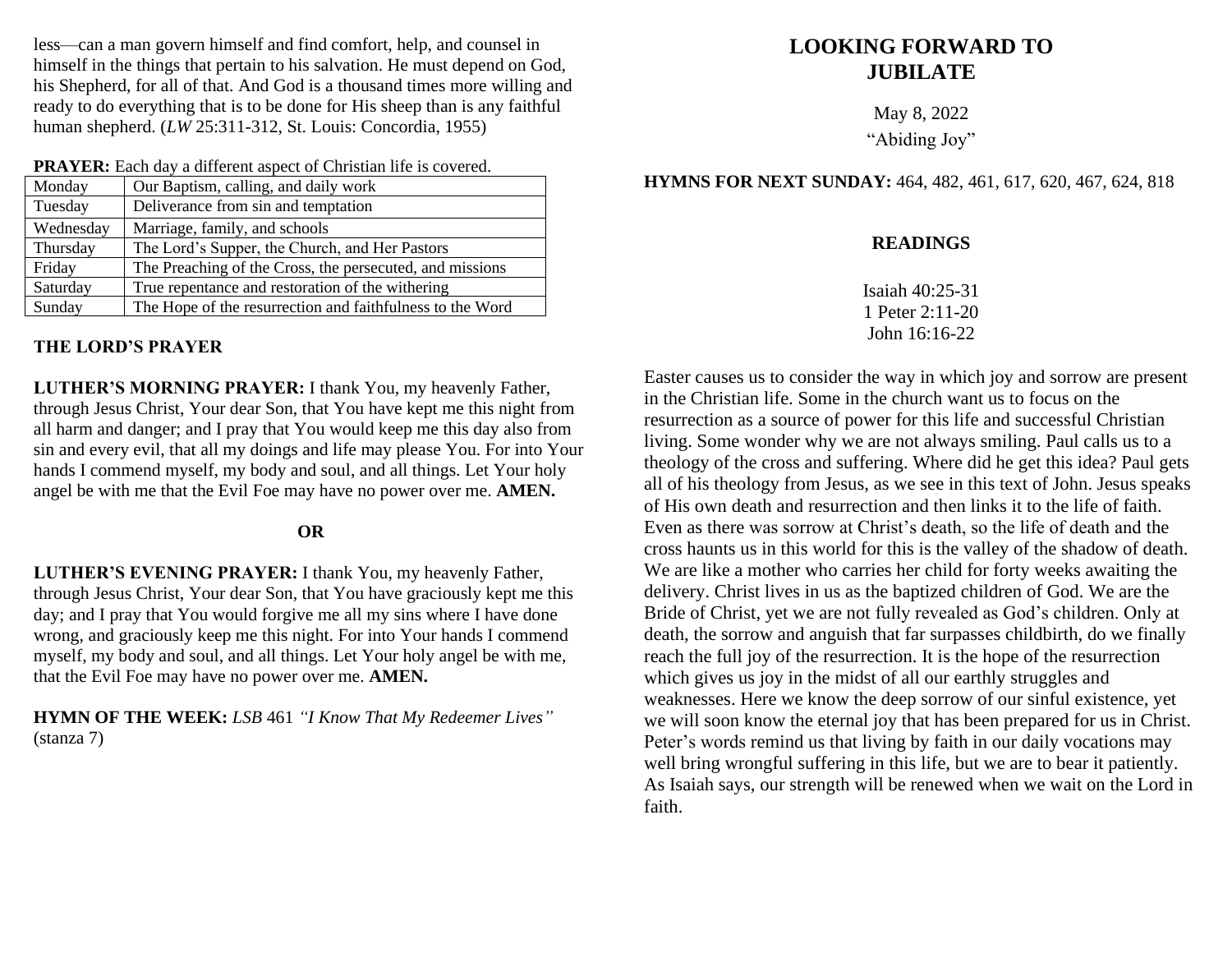### **Financial Clarification**

In the budget that passed the Voters' assembly for the 21-22 Fiscal Year, a church giving of \$604,400 was approved. The numbers that are reported weekly in the bulletin are a record of how we are trending weekly toward meeting that number (\$604,400) by the end of the fiscal year (June 30). Receiving  $$604,400$  in offerings by June  $30<sup>th</sup>$  does not mean that our budget will be balanced. There are still School and Childcare revenue targets that have to be met, and obviously there are expenses for all three entities. Unfortunately, this year our expenses have gone up in many areas due to rising costs of goods and services. In some cases, prices have risen over 10% this year alone.

At the May 22 Voters' Meeting, I hope to provide a clear picture to the congregation of where we are financially and what we need to accomplish in the coming years in terms of debt and strategic planning.

For the remainder of this fiscal year, it is important that we not continue to draw on the line of credit. In order to do that, I ask that you prayerfully consider your giving over the next two months. In the meantime, if you have any questions about our financial state, please feel free to come and speak with me.

> In Christ, Nathan M. Wingfield, Principal

### **Finances**

**Positives:** We continue to make positive progress, albeit slow, on our long-term debt (mortgage). By June 2023, we will likely be below \$1,000,000 owed for the first time in some years.

**Challenges:** Our long-term debt continues to drain approximately \$103,000 from our annual budget. While continuously moving this liability to an asset is good, it is obviously not an asset that we can use to assist with the costs of our daily operations. Whenever projects like the new heating units in the school come up (we saved almost \$100,000 on the project by finding an alternative to the boiler replacement), we need to complete those, but our cash flow is greatly impacted and puts us in very tight situations, particularly during the summer months.

**What can members do:** Continue to pray for our church, school, and childcare. The Lord has richly provided for us for many years. Prayerfully consider your giving. Speak with Mr. Wingfield if you have any questions regarding our finances. Attend the Voters' meeting on May 22. Despite our many challenges, let us ultimately remain focused on hearing God's Word and receiving His gifts.